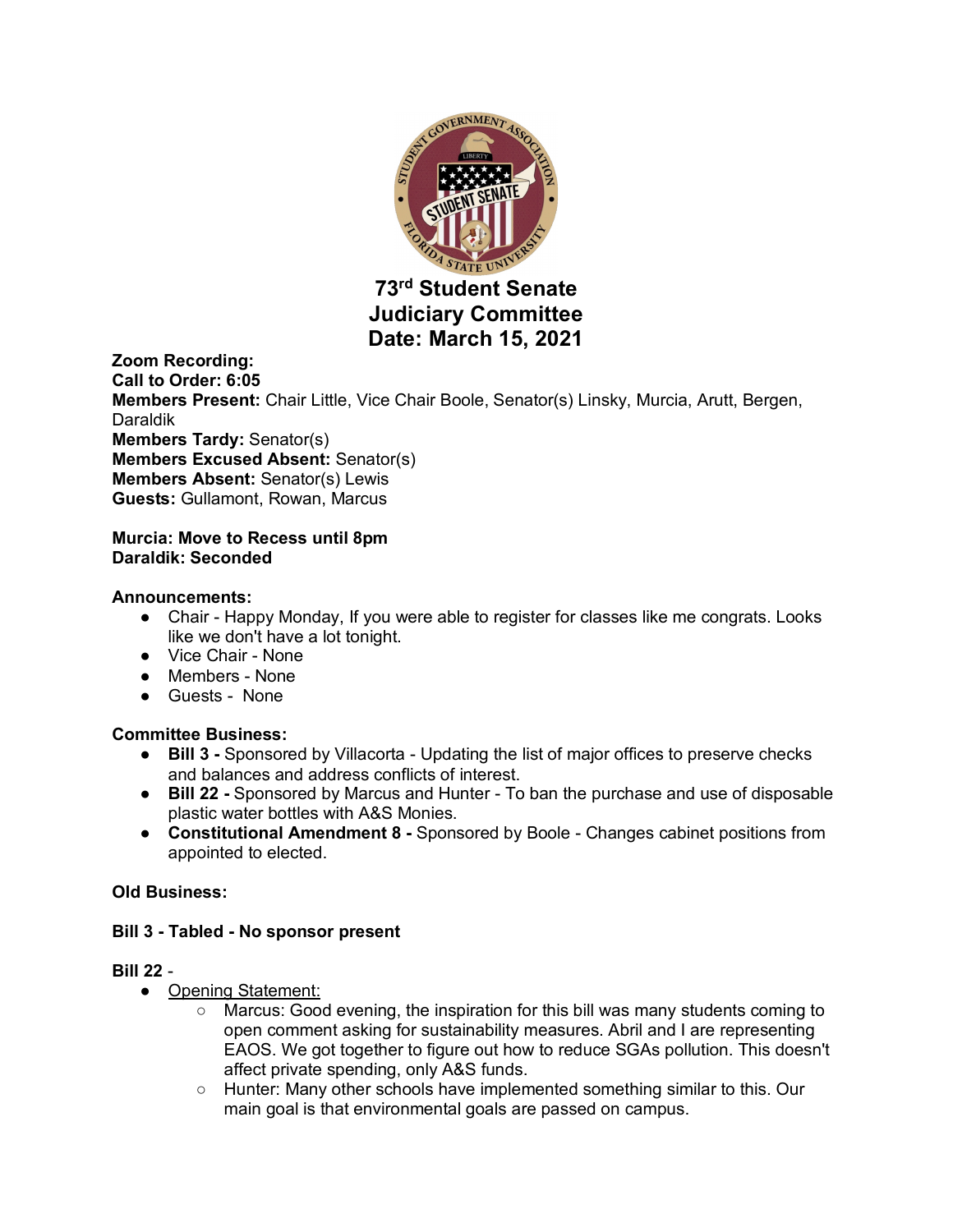- Technical non-debatable:
	- Bergen: Would this ban selling plastic water bottles?
	- Marcus: Non just bans buying with A&S monies.
	- **Boole: Move to enter round table**
	- **Linsky: Seconded**
- Round table:
	- $\circ$  Linsky: I think this legislation is a step in the right direction. And it sets a goal of having the best and sustainable
	- **Murica: Move to call the question - withdrawn**
	- **Murcia: Move to Amend to add Myself and Senator Villacorta as Cosponsors**
	- **Bergen: Seconded**
	- **No Objections amendment adopted**
	- **Murcia: Move to call the question**
	- **Bergen: Seconded**
- Closing:
	- Hunter: Hopefully when this reaches the floor we can have you speak in pro
	- Marcus: Hopefully this can pass as something in the right direction.
- <u>Vote:</u>
	- **Y(Linsky, Murcia, Arutt, Bergen, Daraldik, Boole) N () A ()**

## ○ **Bill Passes Unanimously**

# **CA 8** -

- Opening Statement:
	- Boole: I just wanted to summarize this bill. I believe it's flawed since it covers two topics. I will be withdrawing this bill.

## **Bill is withdrawn Linsky: Move to enter Round Table Bergen: Seconded**

**New Business:**

**None**

**Unfinished Business:**

**None**

# **Committee Legislative Round Table:**

Boole: Spoke about moving forward on amendment business and how to introduce legislation Linsky: Furthered similar discussion Little: Expressed opinions on 301 and amendments to constitution

**Boole: Move to allow a non-committee member to speak**

**Linsky: Seconded**

Rowan: Expressed clarifications about chapter 301

**Boole: Move to exit round table**

**Linsky: Seconded**

## **Final Announcements:**

• Chair: Good short meeting tonight.